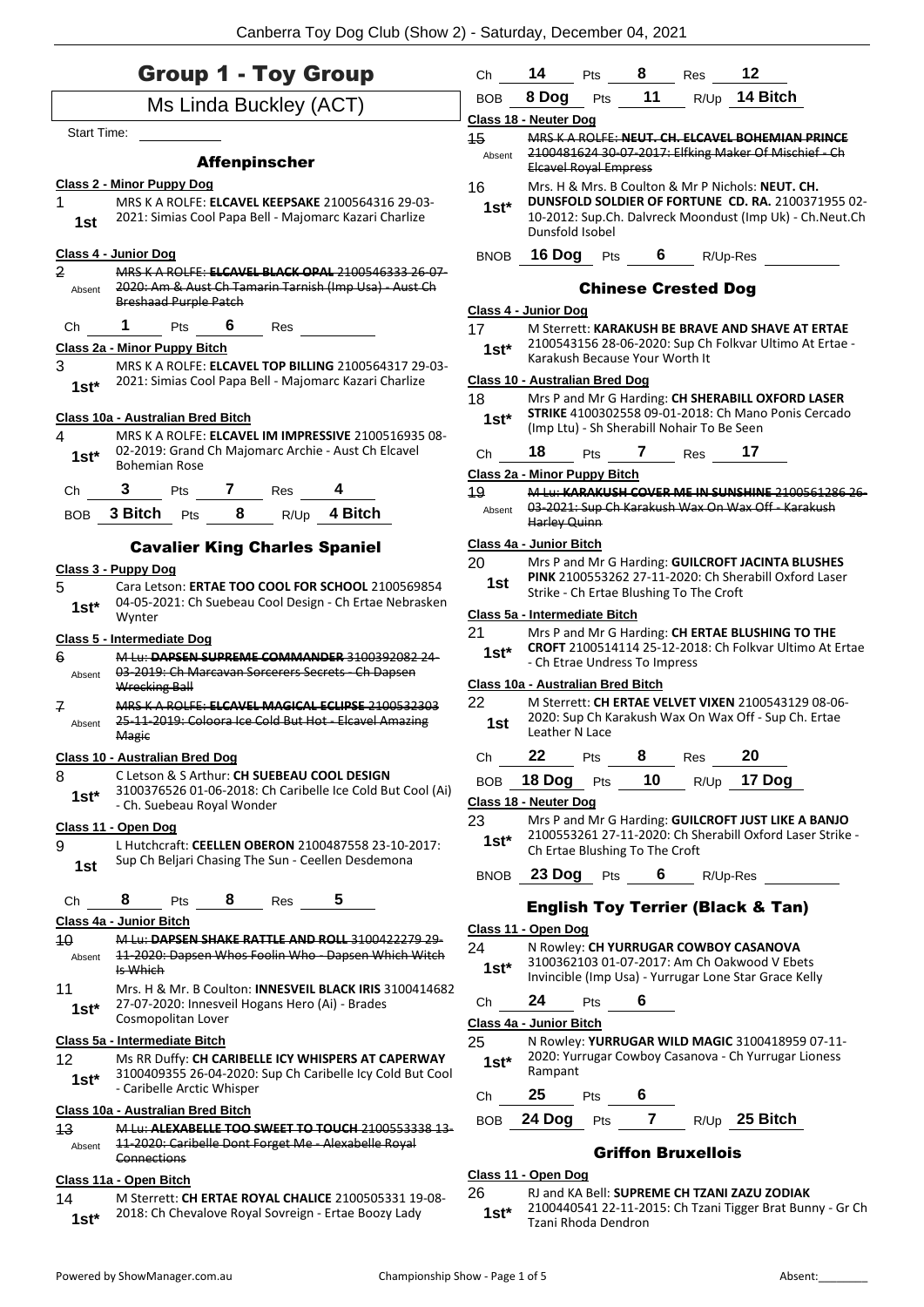|               |                                                                                           |                          |     | Canberra Toy Dog Club (Show 2) - Saturday, December 04, 2021                                                     |                  |                                                 |            |                 |                                         |                                                                                                          |                                                                                                            |
|---------------|-------------------------------------------------------------------------------------------|--------------------------|-----|------------------------------------------------------------------------------------------------------------------|------------------|-------------------------------------------------|------------|-----------------|-----------------------------------------|----------------------------------------------------------------------------------------------------------|------------------------------------------------------------------------------------------------------------|
| Ch            | 26<br>Pts                                                                                 | 6                        |     |                                                                                                                  | Ch               | 38                                              | Pts        | 6               | Res                                     |                                                                                                          |                                                                                                            |
|               | Class 5a - Intermediate Bitch                                                             |                          |     |                                                                                                                  |                  | BOB 37 Dog                                      |            | Pts 7           |                                         | R/Up 38 Bitch                                                                                            |                                                                                                            |
| 27<br>$1st*$  |                                                                                           |                          |     | RJ and KA Bell: CH TZANI GIGGLE MCDIMPLES 2100521338<br>21-06-2019: Ch Grand. Ch Supreme. Ch Tzani Zazu Zodiak - |                  |                                                 |            |                 | <b>Japanese Chin</b>                    |                                                                                                          |                                                                                                            |
|               | Grand Ch Tzani Bellatrix Lestrange                                                        |                          |     |                                                                                                                  |                  | Class 5 - Intermediate Dog                      |            |                 |                                         |                                                                                                          |                                                                                                            |
| Ch            | 27<br>Pts                                                                                 | 6                        |     |                                                                                                                  | 40               |                                                 |            |                 |                                         |                                                                                                          | Margot Keast: US CH ASANS MISSING LINK TS42520102 12-                                                      |
| <b>BOB</b>    | 26 Dog Pts 7 R/Up 27 Bitch                                                                |                          |     |                                                                                                                  | Absent           | Lionheart Mi Marishaten                         |            |                 |                                         | 03-2019: Us Gchb Ch Mystikes Paragon At Asans - Us Ch                                                    |                                                                                                            |
|               | Class 18a - Neuter Bitch                                                                  |                          |     |                                                                                                                  | BOB-Ch           |                                                 |            |                 |                                         |                                                                                                          |                                                                                                            |
| 28            |                                                                                           |                          |     | RJ and KA Bell: GRAND CH TZANI RHODA DENDRON<br>4100219417 05-11-2012: Ch Donzeata Royal Star (Imp Uk) -         |                  | <b>Example 19 Pts</b>                           |            |                 |                                         |                                                                                                          |                                                                                                            |
| Absent        | Ch Tzani Isadora Duncan                                                                   |                          |     |                                                                                                                  |                  |                                                 |            | Lowchen         |                                         |                                                                                                          |                                                                                                            |
| <b>BNOB</b>   | Pts                                                                                       | R/Up-Res                 |     |                                                                                                                  |                  | Class 3a - Puppy Bitch                          |            |                 |                                         |                                                                                                          |                                                                                                            |
|               |                                                                                           |                          |     |                                                                                                                  | 41               |                                                 |            |                 |                                         | Mr A Ikin, Mr D Smith & Ms B McAlpine: SHYSU BLACK                                                       |                                                                                                            |
|               |                                                                                           | <b>Havanese</b>          |     |                                                                                                                  | Absent           |                                                 |            |                 |                                         | MAGIC 2100558240 21-01-2021: Ch Golbourne Jimmy<br>Choo (Imp Uk) - Sup.Ch Kristarz The Magic Word        |                                                                                                            |
|               | Class 3 - Puppy Dog                                                                       |                          |     |                                                                                                                  |                  |                                                 |            |                 |                                         |                                                                                                          |                                                                                                            |
| 29            | Gail Ransom: KARYME XTRAORDINARY MOON                                                     |                          |     |                                                                                                                  | BOB-Ch           | Absent                                          | Pts        |                 |                                         |                                                                                                          |                                                                                                            |
| $1st*$        | 2100557508 18-12-2020: Cib Supreme Ch Karyme<br>Heartbeat Atmy Feet - Ch Karyme Moon Face |                          |     |                                                                                                                  |                  |                                                 |            | <b>Maltese</b>  |                                         |                                                                                                          |                                                                                                            |
|               | Class 4 - Junior Dog                                                                      |                          |     |                                                                                                                  |                  | Class 3 - Puppy Dog                             |            |                 |                                         |                                                                                                          |                                                                                                            |
| 30            |                                                                                           |                          |     | Jenny Whitney: KARYME TAKE THE LEAD 2100551526 16-                                                               | 42               |                                                 |            |                 |                                         | Mrs Cristina Goodman: ANGELOFWHITE SMOOTH<br><b>OPERATOR AT SOYEUX 3100425354 30-01-2021: Kor Ch</b>     |                                                                                                            |
| 1st           | Cib Grand Ch Karyme Peloton                                                               |                          |     | 10-2020: Cib Supreme Ch Karyme Heartbeat Atmy Feet -                                                             | $1st*$           | White Kr (Imp Kor)                              |            |                 |                                         |                                                                                                          | Kimba Of Angela White Kr (Imp Kor) - Kor Ch Joy Of Angela                                                  |
|               | Class 10 - Australian Bred Dog                                                            |                          |     |                                                                                                                  |                  | 42                                              |            | 6               |                                         |                                                                                                          |                                                                                                            |
| 31            |                                                                                           |                          |     | Gail Ransom: CH KARYME FUNKY SPACEMAN 2100506632<br>08-08-2018: Supreme Ch Karyme Heartbeat Atmy Feet - Ch       | Ch               |                                                 | Pts        |                 |                                         |                                                                                                          |                                                                                                            |
| $1st*$        | Karyme Moon Face                                                                          |                          |     |                                                                                                                  | 43               | Class 2a - Minor Puppy Bitch                    |            |                 |                                         | Cristina Goodman: SOYEUX BUTTERFLY EFFECT                                                                |                                                                                                            |
| Ch            | 31<br>Pts                                                                                 | 8                        | Res | 29                                                                                                               | Absent           |                                                 |            |                 |                                         |                                                                                                          | 2100565794 26-03-2021: Funny Ladies Andy (Imp Jpn) - My                                                    |
|               | Class 4a - Junior Bitch                                                                   |                          |     |                                                                                                                  |                  |                                                 |            |                 | Swee Music Carmina Burana (Imp Pol)     |                                                                                                          |                                                                                                            |
| 32<br>$1st^*$ |                                                                                           |                          |     | Tracy Stewart: KARYME QUEEN OF OZ 2100544123 14-06-<br>2020: Havabella Tree Of Life - Ch Karyme Moon Face        | 44<br>$1st^*$    | Class 4a - Junior Bitch<br>Soyeux Synchronicity |            |                 |                                         | Mrs Cristina Goodman: SOYEUX DIAMONDS IN THE SKY<br>2100553116 29-10-2020: Patrician Phinneas (Imp Nz) - |                                                                                                            |
|               | Class 10a - Australian Bred Bitch                                                         |                          |     |                                                                                                                  |                  | Class 5a - Intermediate Bitch                   |            |                 |                                         |                                                                                                          |                                                                                                            |
| 33            | Gail Ransom: KARYME QUEEN OF THE GALAXY                                                   |                          |     | 2100544122 14-06-2020: Havabella Tree Of Life - Ch                                                               | 45               |                                                 |            |                 |                                         |                                                                                                          | Mrs Cristina Goodman: CH SOYEUX IMAGINE 2100542446                                                         |
| 2nd           | Karyme Moon Face                                                                          |                          |     |                                                                                                                  | $1st^*$          | Pheodora (Imp Nz)                               |            |                 |                                         |                                                                                                          | 17-05-2020: Supreme Ch Soyeux Star Lord - Nz Ch Patrician                                                  |
| 34<br>1st     |                                                                                           |                          |     | N Rowley: ANANDA WALKED ME HOME 3100411464 11-<br>06-2020: Shellbears Does Your Mother Know - Ch Ananda          | Ch               |                                                 |            |                 | <b>45</b> Pts 7 Res                     | 44                                                                                                       |                                                                                                            |
|               | Goodnight And Go                                                                          |                          |     |                                                                                                                  |                  | BOB 45 Bitch Pts                                |            | 8               |                                         | R/Up 44 Bitch                                                                                            |                                                                                                            |
|               | Class 11a - Open Bitch                                                                    |                          |     |                                                                                                                  |                  |                                                 |            |                 |                                         |                                                                                                          |                                                                                                            |
| 35<br>$1st*$  | Tracy Stewart: CIB & GRAND CHAMPION KARYME                                                |                          |     | PELOTON 2100438503 21-09-2015: Sup. Ch. Jatakabi's Love                                                          |                  | Class 3 - Puppy Dog                             |            | <b>Papillon</b> |                                         |                                                                                                          |                                                                                                            |
|               | To Play (Imp Fin) - Aust. Ch. Karyme Ab Initio                                            |                          |     |                                                                                                                  | 46               |                                                 |            |                 |                                         | Max Walker: WAIWILTA HERE COMES THE SON                                                                  |                                                                                                            |
| Ch            | 35<br>Pts                                                                                 | 9                        | Res | 32                                                                                                               | $1st*$           |                                                 |            |                 |                                         |                                                                                                          | 3100422954 05-01-2021: Seyoso My Straight A Student -                                                      |
| <b>BOB</b>    | 31 Dog<br>Pts                                                                             | 12                       |     | R/Up 35 Bitch                                                                                                    |                  | Waiwilta Willows Wispa                          |            |                 |                                         |                                                                                                          |                                                                                                            |
|               |                                                                                           | <b>Italian Greyhound</b> |     |                                                                                                                  |                  | Class 4 - Junior Dog                            |            |                 |                                         |                                                                                                          |                                                                                                            |
|               |                                                                                           |                          |     |                                                                                                                  | 47               |                                                 |            |                 |                                         |                                                                                                          | Ms S Matthews & Mr W Kelly: FORSVAR I WILL PLAY WITH<br>WHITE 2100548074 24-09-2020: Penbryn Peter Pumpkin |
| 36            | Class 4 - Junior Dog                                                                      |                          |     | Ms B McAlpine: KOATIPONI DUST N BONES 2100550624                                                                 | $1st*$           | Eater - Forsvar Expresso Kisses                 |            |                 |                                         |                                                                                                          |                                                                                                            |
| Absent        | Imp Usa) - Ch Koatiponi Bonita Catari                                                     |                          |     | 07-10-2020: Am.Ch Maplewood'S Ya Wanna Make A Bet (                                                              | Ch               | 47                                              | Pts        | 7               | Res                                     | 46                                                                                                       |                                                                                                            |
|               |                                                                                           |                          |     |                                                                                                                  |                  | Class 4a - Junior Bitch                         |            |                 |                                         |                                                                                                          |                                                                                                            |
| 37            | Class 11 - Open Dog                                                                       |                          |     | Maureen Friend: SUPREME CH OAKWAY REIGN OV FAME                                                                  | 48<br>$1st^*$    |                                                 |            |                 |                                         | Ms S Matthews & Mr W Kelly: FORSVAR SIREN<br><b>CONNECTION</b> 2100548075 24-09-2020: Penbryn Peter      |                                                                                                            |
| $1st*$        | Flyer (Imp Usa) - Ch Oakway Gold Reign                                                    |                          |     | 4100303240 16-02-2018: Ch Uwharrie Artesia Outback                                                               |                  |                                                 |            |                 | Pumpkin Eater - Forsvar Expresso Kisses |                                                                                                          |                                                                                                            |
| Ch            | 37<br>Pts                                                                                 | 6                        | Res |                                                                                                                  | Ch<br><b>BOB</b> | 48<br>47 Dog                                    | Pts<br>Pts | 6<br>8          |                                         | R/Up 48 Bitch                                                                                            |                                                                                                            |
|               | Class 4a - Junior Bitch                                                                   |                          |     |                                                                                                                  |                  |                                                 |            |                 |                                         |                                                                                                          |                                                                                                            |
| 38            | Maureen Friend: SHERABILL DREAMS OV FAME                                                  |                          |     |                                                                                                                  | 49               | Class 18a - Neuter Bitch                        |            |                 |                                         | Mrs P and Mr G Harding: NEUT CH AND CH GUILCROFT                                                         |                                                                                                            |
| $1st*$        | Ch Oakway Dreams Of Karma                                                                 |                          |     | 4100346368 30-11-2020: Sup Ch Oakway Reign Ov Fame -                                                             | $1st^*$          |                                                 |            |                 |                                         | CALL ME MISS KACI J 2100485201 13-10-2017: Ch<br>Gypsylinc All Of A Sudden - Ch Guilcroft Laissez Faire  |                                                                                                            |
|               | Class 10a - Australian Bred Bitch                                                         |                          |     |                                                                                                                  | <b>BNOB</b>      | 49 Bitch Pts                                    |            | 6               |                                         | R/Up-Res                                                                                                 |                                                                                                            |
| 39            | Ms B McAlpine: KOATIPONI SWEET CHILD O MINE                                               |                          |     |                                                                                                                  |                  |                                                 |            |                 |                                         |                                                                                                          |                                                                                                            |

Absent

2100550626 07-10-2020: Am.Ch Maplewood'S Ya Wanna

Make A Bet - Ch Koatiponi Bonita Catari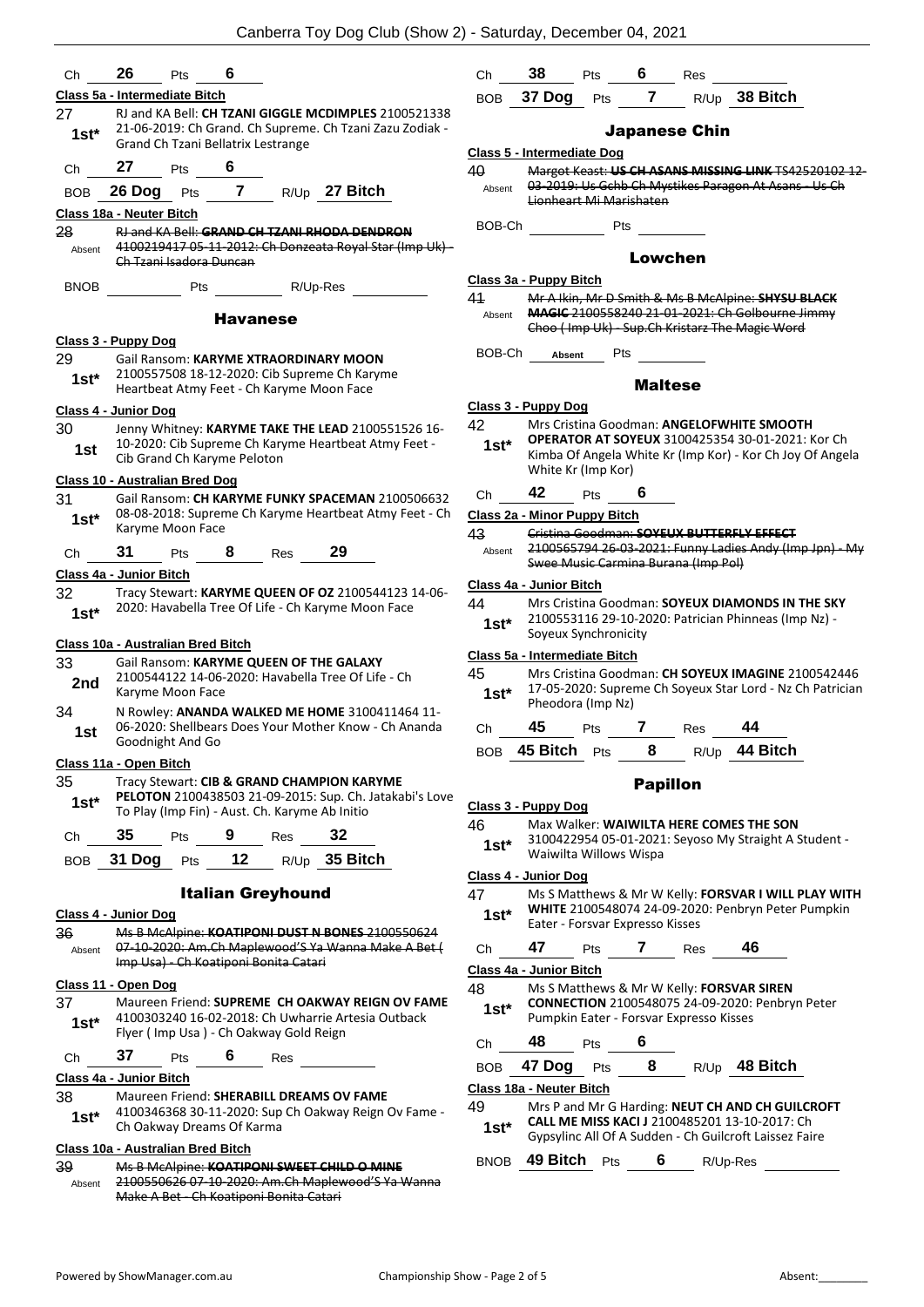#### Pekingese

#### **Class 3 - Puppy Dog**

50 Carmel Bauerle: **WAAINI USS TOLSA** 2100564124 14-04- 2021: Am Grch Fuchi Eli Ven-Mar (Imp Usa) - Waaini Called Ya Bluff **1st\***

#### **Class 10 - Australian Bred Dog**

- 51 Carmel Bauerle: **CH GLENROYAL LORD OF THE DRAGONS** 4100332294 14-01-2020: Ch Waaini Gifta G Old - Glenroyal 1st<sup>\*</sup> <sup>4100332294</sup> 14-<br>Da Vincis Lyrical
- 52 P Jones: **ORMALU GIORGIO ARMANI** 4100302224 19-01- 2018: Ch St Sanja Military Tu Step To Ormalu - Ch Ormalu **2nd** <sup>2018: Ch St Sanja M<br>Cristabal Balenciaga</sup>

#### Ch **51** Pts **8** Res **50**

#### **Class 1a - Baby Puppy Bitch**

53 P&M Schaufler: **WAAINI HELLO DOLLY** 2100567450 08-06- 2021: Am Grch Fuchi Eli Ven-Mar (Imp Usa) - Waaini Fancy 1st<sup>\*</sup> <sup>2021: Am</sup><br>Bloomers

#### **Class 4a - Junior Bitch**

54 Peter Jones: **KHYLEINI TIGER LILY** 7100047147 12-09-2020: Sup Ch Khyleini Call Me Digger - Ch Khyleini Letz Get Loud **1st\***



#### Pomeranian

#### **Class 2 - Minor Puppy Dog**

- 55 Mrs P Cassidy: **TUPISHKA HEEZ FOREVER TOASTED** 2100561125 04-04-2021: Ch. Tupishka Totally Toasted -
- 1st\* <sup>2100561125</sup> 04-04-2021: Cr<br>Tupishka Honey Im Toasted

#### **Class 4 - Junior Dog**

56 A ROBERTS: **MIMBLETOWN DASHING N DEBONAIR** 2100552651 23-09-2020: Thai Silk Tango And Cash (Imp Ita) 1st\* 2100552651 23-09-2020: Thai Si<br>Difiore Red Hot On Your Toes

#### **Class 5 - Intermediate Dog**

57 YVETTE ROLFE: **FERONA THE INTIMIDATOR** 2100520474 07-05-2019: Ch Ferona Great Expectations - Ferona La Venere Nera **1st**

#### **Class 10 - Australian Bred Dog**

58 Tahlia Wilson: **FERONA DANGER ZONE** 2100503143 12-07- 2018: Intch Ch 007Secretagentforuk (Imp Ita) - Ferona **1st** <sup>2018:</sup> Inten Ch 0075e<br>Diamonds R Xquisite

#### **Class 11 - Open Dog**

- 59 A ROBERTS: **THAI SILK TANGO AND CASH (IMP ITA)** RKF4889231 21-05-2017: Dreamteam White Pico - **3rd** KKF4889231 21-05-2017: Dreamt<br>Dreamteam Autumn In My Heart
- 60 Mr Brett Abraham: **CH. POMQUEST LEST WE FORGET** 4100307263 05-06-2018: Ch. Pomquest True Blue - Ch. Pomquest Now N Forever **1st\***
- 61 YVETTE ROLFE: **FERONA WATCH OUT HERE I COME** 2100527635 29-08-2019: Ferona Danger Zone - Ferona Won Magic Moment **2nd**

### Ch **60** Pts **12** Res **55**

#### **Class 1a - Baby Puppy Bitch**

- 62 Mrs P Cassidy: **TESONA TOASTED ME A KISS** 2100568053 13-06-2021: Ch. Tupishka Totally Toasted - Corentin Born 1st\* <sup>13-00-2</sup><br>To Sing
- **Class 3a - Puppy Bitch**

# 63 A ROBERTS: **MIMBLETOWN HEARTS DESIRE** 2100554910

07-01-2021: Arderne A Chip From My Hart - Mimbletown Gilded Morningstar **1st\***

#### **Class 5a - Intermediate Bitch**

64 A ROBERTS: **MIMBLETOWN GILDED BRIGHTFLAME** 2100531549 01-11-2019: Thai Silk Tango And Cash (Imp Ita) - Ch. Mimbletown My Golden Star **1st\*** 65 YVETTE ROLFE: **FERONA LETS DRESS TO IMPRESS** 2100527637 29-08-2019: Ferona Danger Zone - Ferona Won Magic Moment **2nd**

#### **Class 10a - Australian Bred Bitch**

66 YVETTE ROLFE: **FERONA DIAMENTES AT DUSK** 2100527638 29-08-2019: Ferona Danger Zone - Ferona Won Magic 1st<sup>\*</sup> <sup>29-06-20</sup><br>Moment

| Ch 66 Pts 9 |  | Res . | -64                             |
|-------------|--|-------|---------------------------------|
|             |  |       | BOB 60 Dog Pts $16$ R/Up 55 Dog |

#### Pug

#### **Class 5 - Intermediate Dog**

67 Jenny Whitney: **GUPALSZIV ORANGE THE NEW BLACK**

2100539127 08-02-2020: Am Ch Casa Blancas Black Gold For Strom (Usa) - Ch Kabova Not Going Black **1st\***

#### **Class 10 - Australian Bred Dog**

68 Jenny Whitney: **CH KABOVA ON A ROLL** 2100505556 28-08- 2018: Graffyti Wayward Son (Ai) - Ch Kabova Move Aside **1st**\* <sup>2018</sup>: Graffyll W

#### **Class 11 - Open Dog**

| 69     | Jenny Whitney: C.I.B SUP CH KABOVA CROWDED HOUSE     |
|--------|------------------------------------------------------|
| Ahsent | 2100473021 21-03-2017: Ch Troycole Wheres The Sauce- |
|        | Ch Kabova Little Black Dress                         |

- Ch **67** Pts **7** Res **68 Class 4a - Junior Bitch** 70 Jenny Whitney: **KABOVA BLAME IT ON THE BOOGIE**
- 2100546948 06-08-2020: Can Ch & Aust Ch Roses Sharp Dressed Man (Imp Can) - Ch Pickapug Blame It On Rio **1st\***

#### **Class 10a - Australian Bred Bitch**

- 71 Jenny Whitney: **KABOVA NIGHT FEVER** 2100545757 07-07- 2020: Can Ch & Aust Ch Roses Sharp Dressed Man (Imp
- **1st 2020**: Call Cit & Aust Cit Roses 31<br>Can) Ch Kabova Single At Heart

#### **Class 11a - Open Bitch**

| 72<br>$1st*$                                        | Jenny Whitney: CH KABOVA STAND MY GROUND<br>2100532449 15-12-2019: Ch Kabova Last Man Standing -<br>Sharlea Platinum Skye         |     |   |            |      |  |  |  |
|-----------------------------------------------------|-----------------------------------------------------------------------------------------------------------------------------------|-----|---|------------|------|--|--|--|
| Ch                                                  | $72$ Pts                                                                                                                          |     | 8 | <b>Res</b> | - 70 |  |  |  |
| <b>BOB</b>                                          | <b>72 Bitch</b> Pts $\blacksquare$ <b>10</b> R/Up <b>67 Dog</b>                                                                   |     |   |            |      |  |  |  |
| Class 18 - Neuter Dog                               |                                                                                                                                   |     |   |            |      |  |  |  |
| 73.<br>$1st*$                                       | G Smith & R Wilson: NEUTER CH CAVHILL READY TO<br><b>RUMBLE 2100471285 30-01-2017: Ch Kabova Mad Max -</b><br>Cavhill Black Pearl |     |   |            |      |  |  |  |
| <b>BNOB</b>                                         | 73 Dog                                                                                                                            | Pts | 6 | R/Up-Res   |      |  |  |  |
| <b>Tibetan Spaniel</b><br>Class 2 - Minor Puppy Dog |                                                                                                                                   |     |   |            |      |  |  |  |
|                                                     |                                                                                                                                   |     |   |            |      |  |  |  |

- 74 F Westwood: **WESTNTIB RAFIKI** 2100561132 29-03-2021: Ch Westntib Hey Buster Move - Ch Parkwell New
- **1st\*** Ch Westnti<br>Beginnings

#### **Class 10 - Australian Bred Dog**

75 Mrs.M. West: **GRAND.CH.ZYNAGI CHANDO CHAMPAGNE** 2100489901 15-12-2017: Ch.Telavier Reminis - Ch.Zynagi Golden Amulat **1st\***

## Ch **75** Pts **7** Res **74**

#### **Class 5a - Intermediate Bitch**

76 Mrs.M. West: **CH.KHYISENGE TAKE A BREATH (IMP NZ)** 05412-2019 04-06-2019: Am.Ch.Odeanhaus Second **1st\*** 05412-2019 04-06-2019: Am.Ch.<br>Chapter (Imp Usa) - Dorjie Indira

Ch **76** Pts **6**

BOB **75 Dog** Pts **8** R/Up **76 Bitch**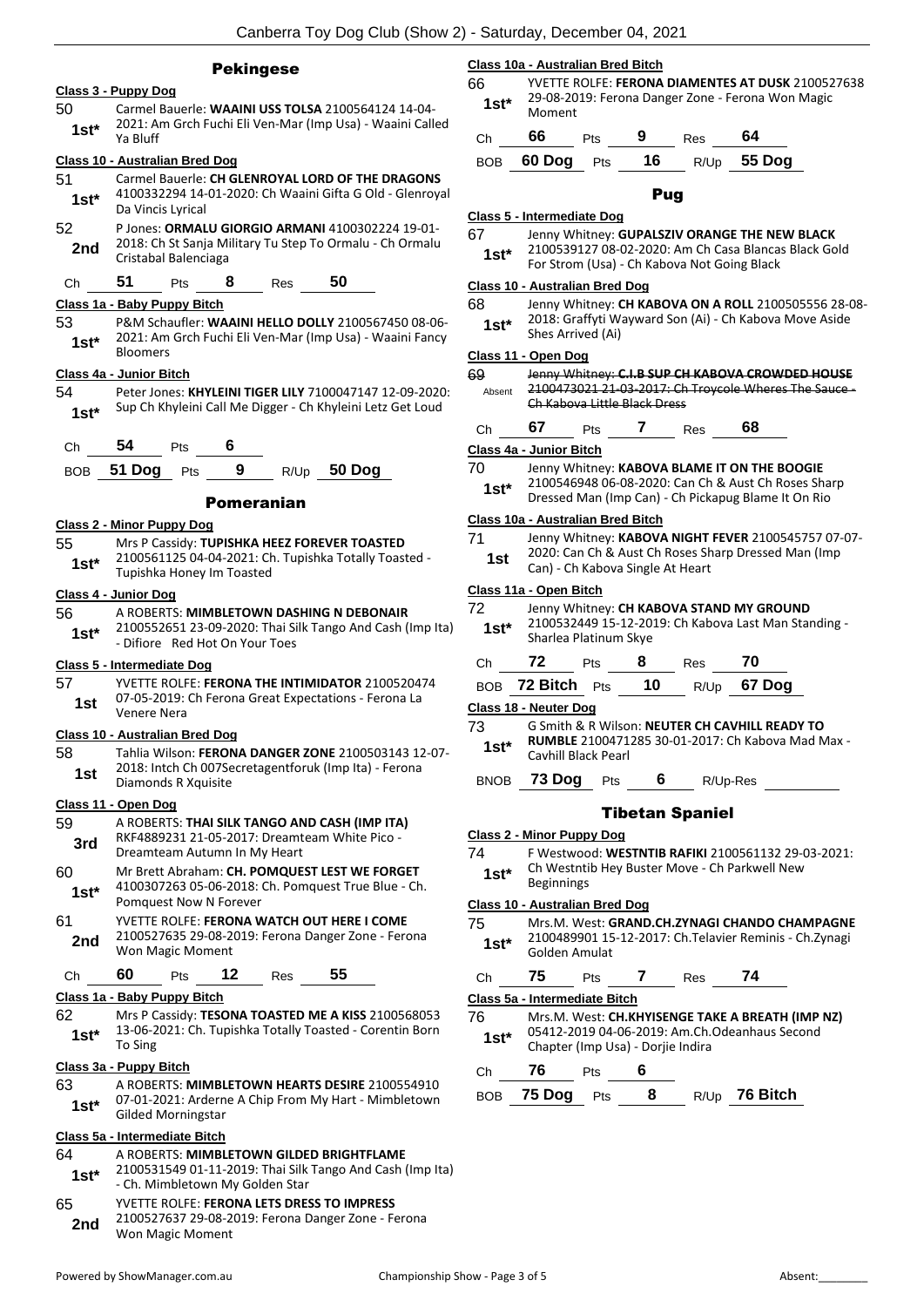# Group 1 - Specials

| <b>Best</b>  | 37.         | <b>Italian Greyhound</b>                                                    |
|--------------|-------------|-----------------------------------------------------------------------------|
| Pts: 25      |             | Maureen Friend: Supreme CH Oakway Reign Ov Fame                             |
| R/Up         | 26          | <b>Griffon Bruxellois</b>                                                   |
| Pts: 15      |             | RJ and KA Bell: SUPREME CH Tzani Zazu Zodiak                                |
| <b>Baby</b>  | 62.         | Pomeranian<br>Mrs P Cassidy: Tesona Toasted Me A Kiss                       |
| <b>Minor</b> | 3           | <b>Affenpinscher</b><br>MRS K A ROLFE: ELCAVEL TOP BILLING                  |
| <b>Puppy</b> | 29          | <b>Havanese</b><br>Gail Ransom: Karyme Xtraordinary Moon                    |
| Junior       | 47<br>White | <b>Papillon</b><br>Ms S Matthews & Mr W Kelly: Forsvar I Will Play With     |
| <b>Inter</b> | 67          | Pug<br>Jenny Whitney: Gupalsziv Orange The New Black                        |
| Aus Br       | 51          | <b>Pekingese</b><br>Carmel Baule: Ch.Glenroyal Lord Of The Dragon           |
| Open         | 37.         | <b>Italian Greyhound</b><br>Maureen Friend: Supreme CH Oakway Reign Ov Fame |
|              |             | Neuter                                                                      |
| <b>Best</b>  | 73          | Pug                                                                         |
| Pts:9        |             | G Smith & R Wilson: Neuter CH Cavhill Ready To Rumble                       |

**R/Up 16 Cavalier King Charles Spaniel** Mrs. H & Mrs. B Coulton & Mr P Nichols: NEUT. CH. DUNSFOLD SOLDIER OF FORTUNE CD. RA.

Finish <u>Consumer Constanting Absent</u> 14